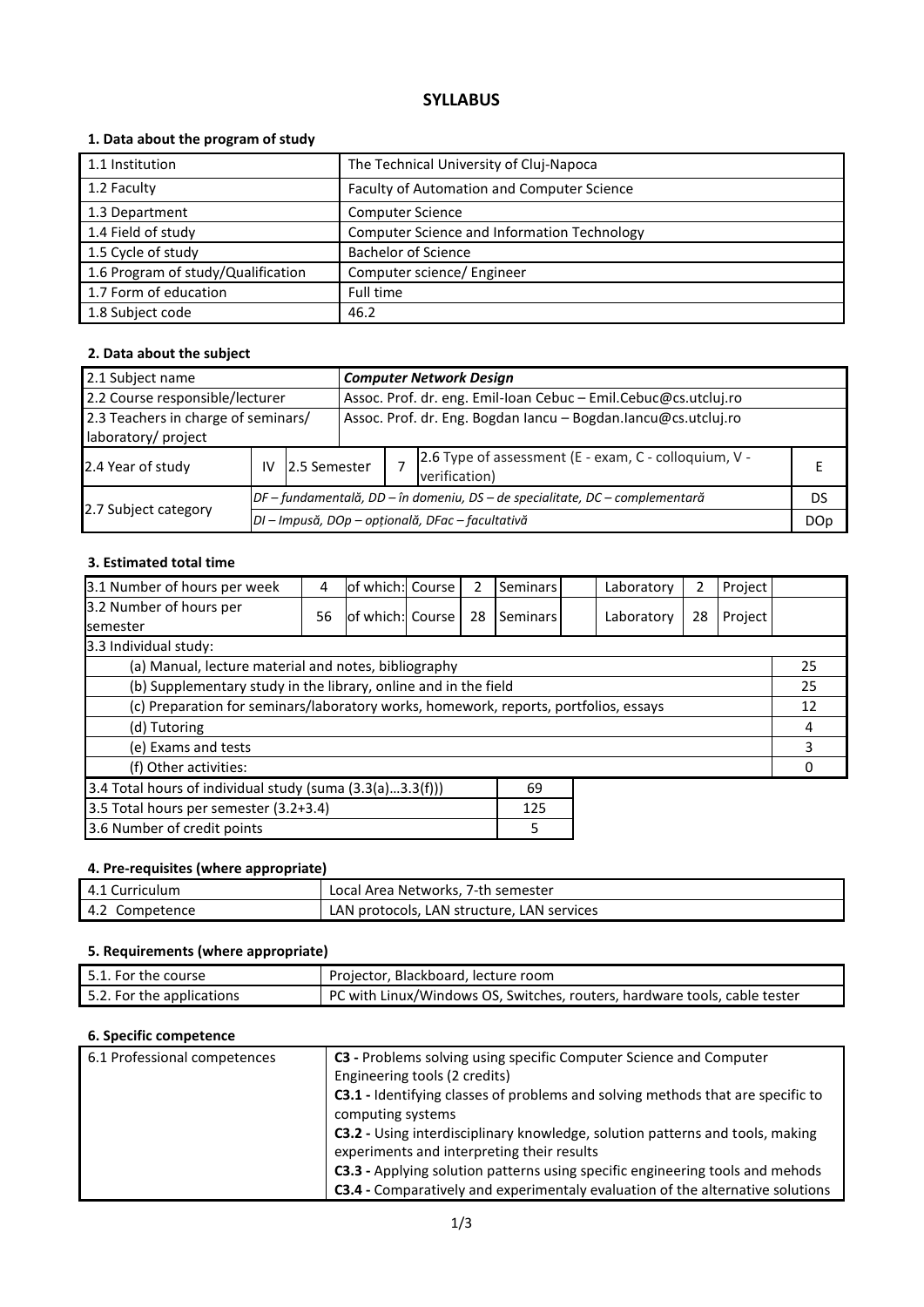|                       | for performance optimization<br><b>C3.5</b> - Developing and implementing information system solutions for concrete<br>problems                                                                                                                                                                                                                                                                                                                                                                                                                                               |
|-----------------------|-------------------------------------------------------------------------------------------------------------------------------------------------------------------------------------------------------------------------------------------------------------------------------------------------------------------------------------------------------------------------------------------------------------------------------------------------------------------------------------------------------------------------------------------------------------------------------|
|                       | C5 - Designing, managing the lifetime cycle, integrating and ensuring the<br>integrity of hardware, software and communication systems (2 credits)<br>C5.1 - Specifying the relevant criteria regarding the lifetime cycle, quality,<br>security and the computing system's interaction with the environment and the<br>human operator<br><b>C5.2</b> - Using interdisciplinary knowledge for adapting the computing system to<br>the specific requirements of the application field<br><b>C5.3</b> - Using fundamental principles and methods for ensuring the security, the |
|                       | safety and ease of exploitation of the computing systems<br><b>C5.4</b> - Proper utilization of the quality, safety and security standards in the field                                                                                                                                                                                                                                                                                                                                                                                                                       |
|                       | of information processing                                                                                                                                                                                                                                                                                                                                                                                                                                                                                                                                                     |
|                       | C5.5 - Creating a project including the problem's identification and analysis, its<br>design and development, also proving an understanding of the basic quality<br>requirements                                                                                                                                                                                                                                                                                                                                                                                              |
| 6.2 Cross competences | N/A                                                                                                                                                                                                                                                                                                                                                                                                                                                                                                                                                                           |

# **7. Discipline objective (as results from the** *key competences gained***)**

| 7.1 General objective   | Knowledge and understanding of networking techniques, protocols and<br>services                                       |
|-------------------------|-----------------------------------------------------------------------------------------------------------------------|
| 7.2 Specific objectives | Able to design simple network protocol at different OSI layer, able to configure<br>networking devices at basic level |

## **8. Contents**

| 8.1 Lectures                                                                                                                      | Hours          | Teaching methods                         | <b>Notes</b> |
|-----------------------------------------------------------------------------------------------------------------------------------|----------------|------------------------------------------|--------------|
| Introduction                                                                                                                      | 2              |                                          |              |
| ISO-OSI an TCP/IP Reference models + Layered structure, analogies<br>and differences                                              | 2              |                                          |              |
| Physical Layer + layer functions                                                                                                  | $\overline{2}$ |                                          |              |
| Data link Layer + layer function, HDLC protocol                                                                                   | $\overline{2}$ |                                          |              |
| Network Layer + layer function and routing, IPv4 and IPv6                                                                         | $\overline{2}$ |                                          |              |
| Transport Layer + connection oriented and connection less<br>protocols                                                            | $\overline{2}$ |                                          |              |
| Upper Layers + session, presentation and application layers                                                                       | 2              | Lecture, using                           |              |
| Multiplexing + FDM, TDM, statistical TDM                                                                                          | $\overline{2}$ | PowerPoint                               |              |
| Packet and circuit switching, virtual circuits + Analogies, differences<br>and switches                                           | $\overline{2}$ | presentation                             |              |
| Flow control and congestion control + Stop and Wait, sliding<br>window, token bucket                                              | 2              |                                          |              |
| Distributed network services like E-mail, DNS, etc.                                                                               | $\overline{2}$ |                                          |              |
| Network security + Threats and their avoidance                                                                                    | $\overline{2}$ |                                          |              |
| Cryptographic systems+ symmetrical and asymmetrical systems                                                                       | $\overline{2}$ |                                          |              |
| Computer Network management + management application<br>structure                                                                 | 2              |                                          |              |
| Bibliography                                                                                                                      |                |                                          |              |
| A. S. Tanenbaum, Computer Networks;<br>$\mathbf{1}$ .<br>W. Stallings; Data and Computer Communications; Prentice Hall 2000<br>2. |                |                                          |              |
| 8.2 Applications - Seminars/Laboratory/Project                                                                                    | <b>Hours</b>   | Teaching methods                         | <b>Notes</b> |
| Sub netting and Super netting                                                                                                     | $\overline{2}$ |                                          |              |
| Virtual LAN's VLAN                                                                                                                | 2              | Individual and team                      |              |
| Easy IP: DHCP, NAT                                                                                                                | $\overline{2}$ | work                                     |              |
| <b>DNS</b>                                                                                                                        | 2              | Interactive tutoring<br>Learn by example |              |
| <b>Static routing</b>                                                                                                             | $\overline{2}$ |                                          |              |